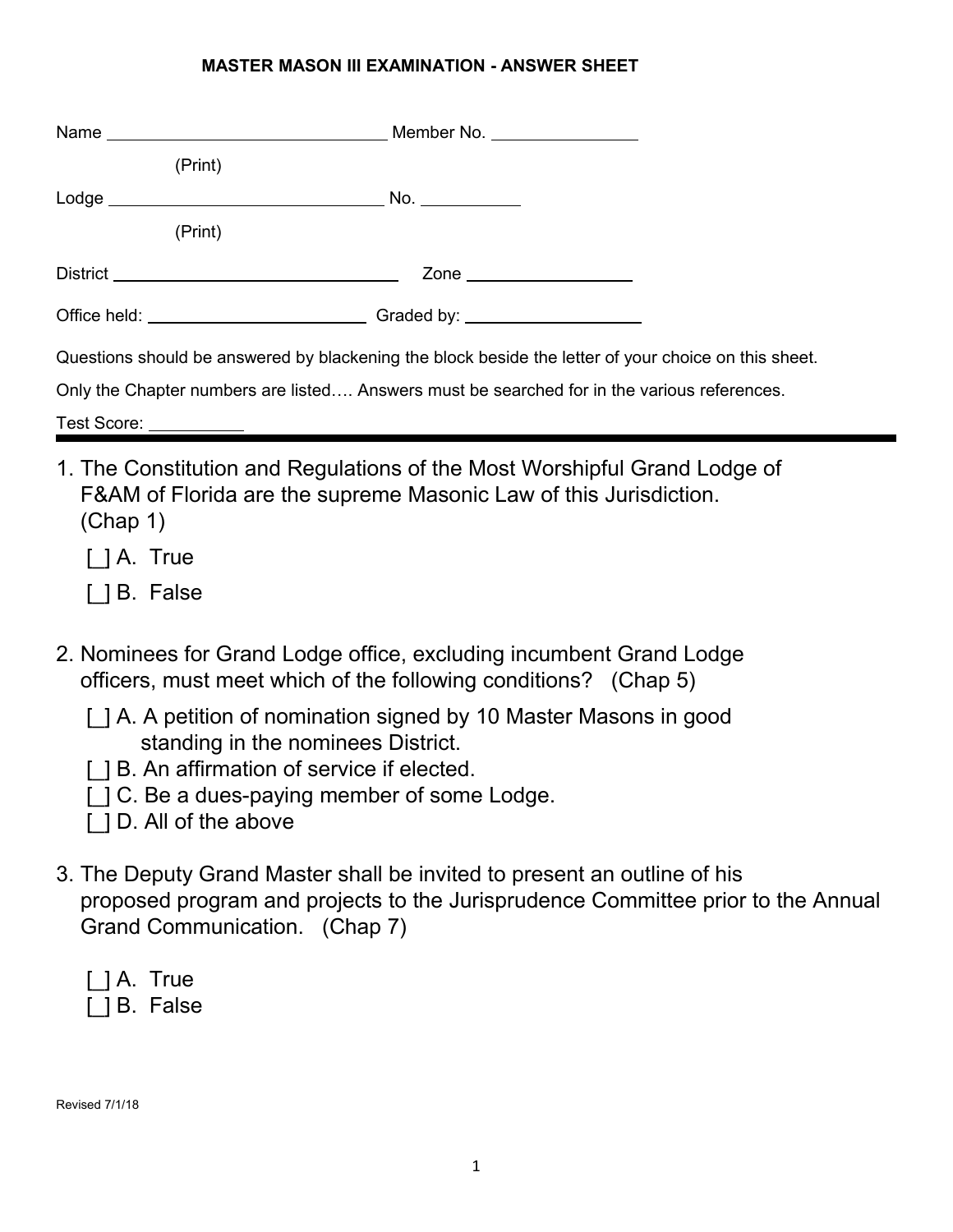- 4. If the Senior Warden succeeds to the powers and duties of the Master when the office of Master is vacated he is entitled to receive the Past Master's Degree. (Chap 19)
	- [ ] A. True
	- [  $1B.$  False
- 5. A person joining a Lodge in the month of October is only required to pay the last quarter of Grand Lodge assessments. (Chap 27)
	- [] A. True
	- [] B. False
- 6. The Corporate Board: (Chap 14)
	- [ $|$ ] A. Is the Budget Commission of the Grand Lodge.
	- [] B. Meets at least twice monthly.
	- [ $|C|$ . Requires at least three members to constitute a quorum, with or without the Grand master.
	- [ $|D.$  All of the above.
- 7. Who can remit any portion of arrearages of a suspend member, suspended for non payment of dues? (Chap 30)
	- [ $|$ ] A. The Master of the Lodge of the suspended member.
	- [ $|$ ] B. The members of the Lodge of the suspended member by secret ballot.
	- [ $|C|$ . The Grand Lodge or the Grand Master.
	- [ $|$ ] D. None of the above
- 8. The petition for the three Degrees must lie over at least one month, but not more than two months, for the Brethren to make a due inquiry into the character and standing of the candidate and review a criminal background investigation report of the candidate. (Chap 33)
	- $\lceil$   $\rceil$  A. True
	- [  $1B.$  False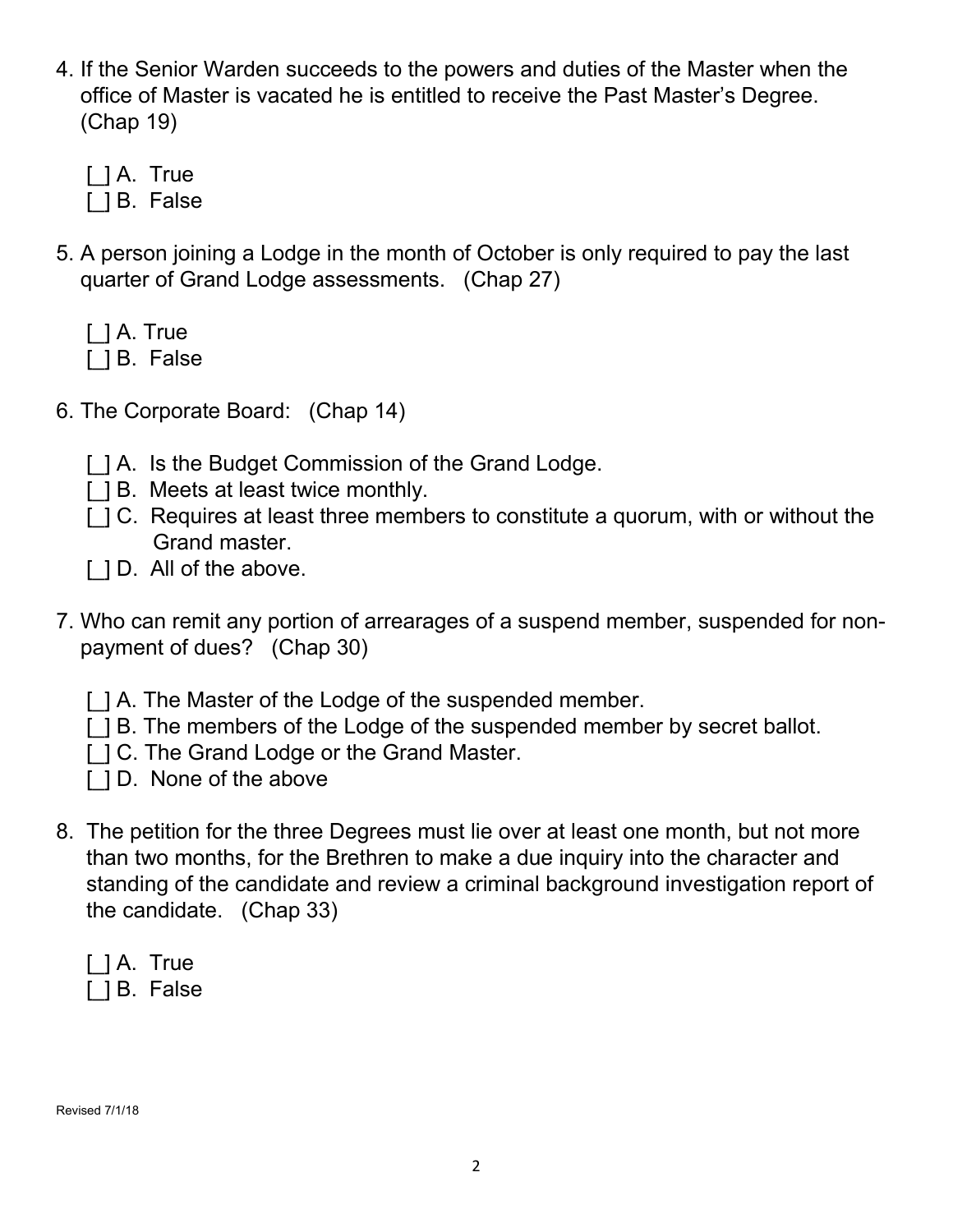- 9. No waiver of jurisdiction is required from the rejecting Lodge, for a Lodge of Concurrent Jurisdiction to receive, after expiration of six months after rejection, a petition for the Degrees of a rejected petitioner. (Chap 36)
	- [] A. True
	- [ ] B. False
- 10. Memorial Lodges shall have the usual complement of Lodge Officers, who shall be elected or appointed, and hold office for that period of time as set forth in our law to Particular Lodges. (Chap 46)
	- [] A. True [  $1B.$  False
- 11. When a Lodge forfeits or surrenders its Charter, the Grand Lodge succeeds to all its furniture, jewels, funds, paper and other property, and these are never to be returned to the Lodge. (Art V)
	- [] A. True
	- [ ] B. False
- 12. The Grand Master in the recess of Grand Lodge [10]. (Chap 6)
	- [] A. May suspend a Lodge or take possession of its Charter
	- [] B. Can suspend the Master and Wardens of a Lodge, or any of them
	- [ $|C|$ . Grant Dispensations for extraordinary processions
	- [ $|$ ] D. Grant Dispensations for new Lodges
	- [] E. All of the above
- 13. Budgets must be balanced; however, balances in current revenue accounts may be carried into the next year. (Chap 14)
	- [ ] A. True
	- [  $1B.$  False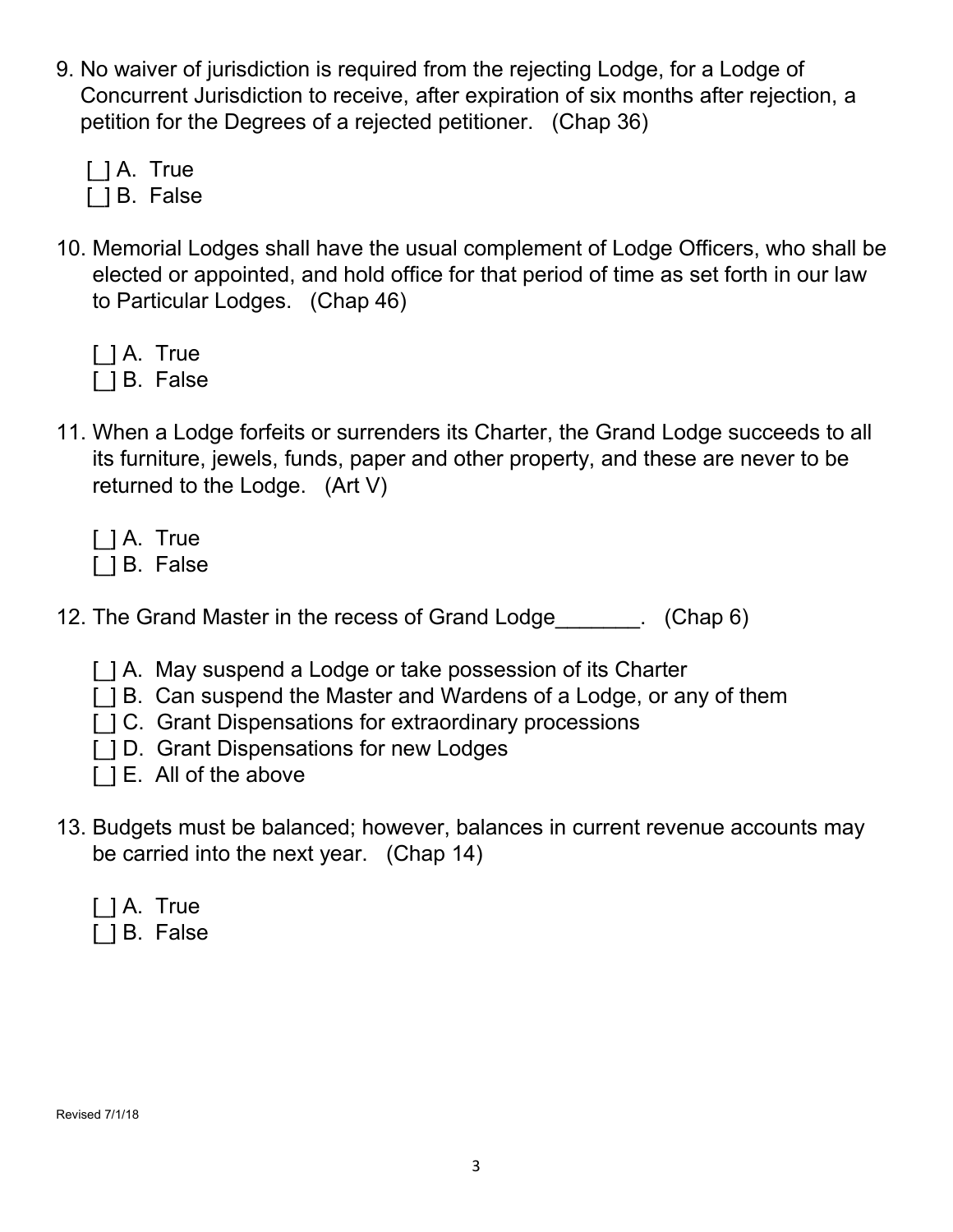- 14. The Charter of a Lodge is always constructively in the possession and control of the Master. (Chap 20)
	- [ ] A. True [] B. False
- 15. Lodge Secretaries are required to furnish names of persons removed from Lodge rolls to appropriate Officers of Appendant or Allied organizations. (Chap 22)
	- [ ] A. True
	- [ ] B. False
- 16. A Particular Lodge must notify a member at least three months prior to taking action to suspend a member. (Chap 27)
	- [] A. True
	- [ ] B. False
- 17. All funds received from a fundraising event for a specifically named charity must be kept in a separate bank account and separately accounted for. (Chap 28)

[ ] A. True [ ] B. False

- 18. If the Worshipful Master is represented by proxy and the Senior Warden is present at Grand Lodge also, the Senior Warden would receive the mileage and per diem. (Chap 29)
	- [] A. True [  $\vert$  B. False
- 19. A Lodge may not receive a petition from an applicant who is not yet a citizen of the United States. (Chap 31)

| $ $ $ $ A. True |  |
|-----------------|--|
| [ ] B. False    |  |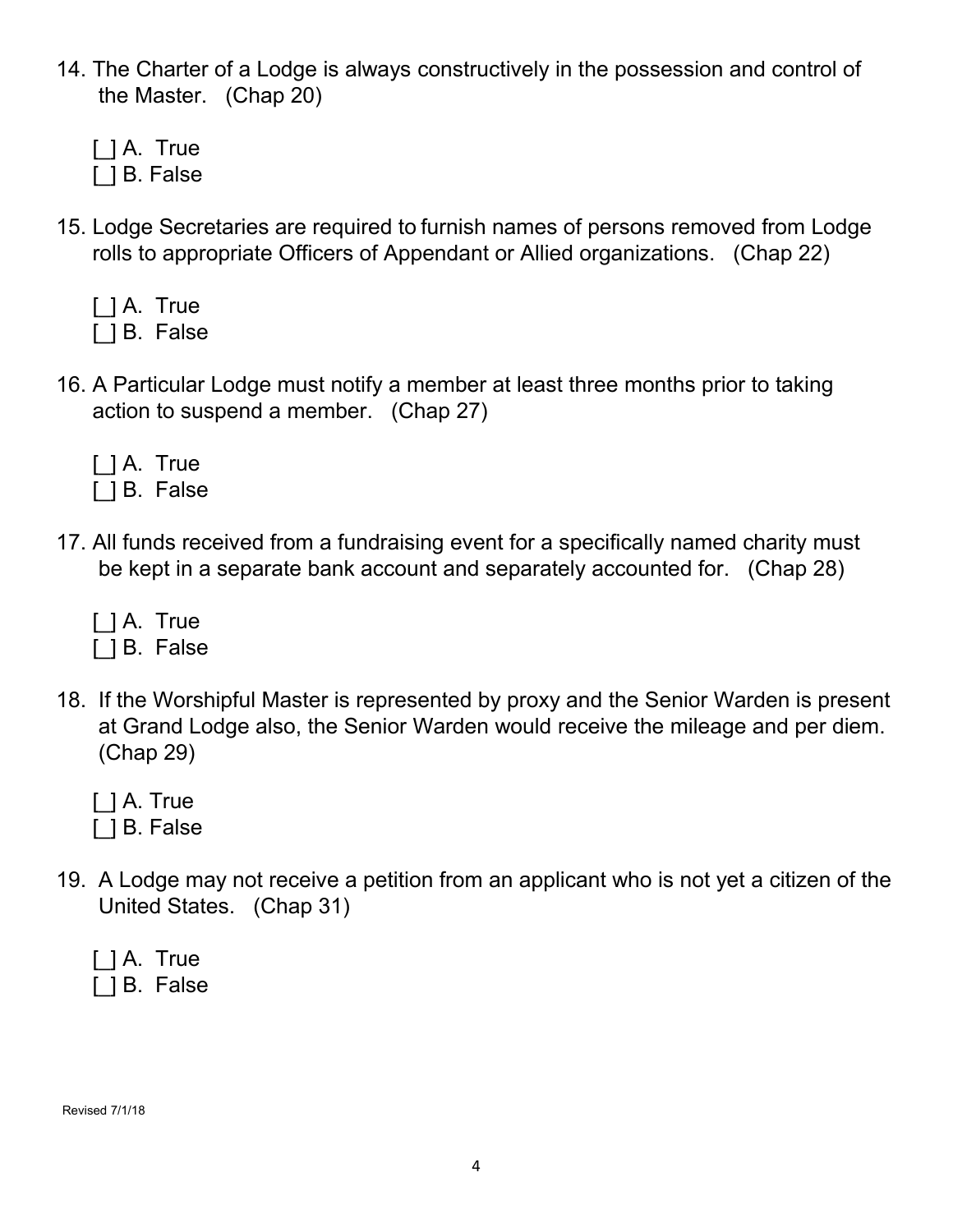- 20. A petitioner elected to receive the Degrees shall pay the fee for each Degree which existed at the time he was elected unless, \_\_\_\_\_\_\_\_\_\_\_\_\_\_\_. (Chap 32)
	- [ $|$ ] A. the Degrees carry over into the next calendar year
	- [ $|$ ] B. by reason of new Lodge By-Laws being approved prior to his Degree work
	- [] C. by reason of his delay a second ballot is required
	- [] D. always, there is no reason
- 21. A Lodge may receive a petition from any person residing outside its jurisdiction for the Degrees, and then request a waiver of jurisdiction before balloting on the petition. (Chap 34)
	- [ ] A. True
	- [ ] B. False
- 22. If an Entered Apprentice of a Florida Lodge moves into another Grand Jurisdiction where a similar rule prevails, and wishes to receive the Fellow Craft Degree where he is, without a desire to transfer his membership or secure his dimit, he can request the Lodge in whose jurisdiction he resides to instruct him in the catechism of the Entered Apprentice Degree, and when found proficient, to confer the Fellow Craft Degree by courtesy. (Chap 39)

[*\_*] A. True

- [ ] B. False
- 23. Any member of a Lodge, excluding Entered Apprentices and Fellow Crafts, in good standing and, not under pending or anticipated charges shall be entitled to a dimit or transfer certificate upon request therefore in writing or in open Lodge. (Chap 41)
	- [] A. True
	- [] B. False
- 24. A Lodge U.D. can entertain charges against any of its members, and try them for Masonic offenses. A Lodge U.D. is a creation of the Grand Master, who can add to or strike members from the roll at his discretion. (Chap 42)
	- [ ] A. True [ ] B. False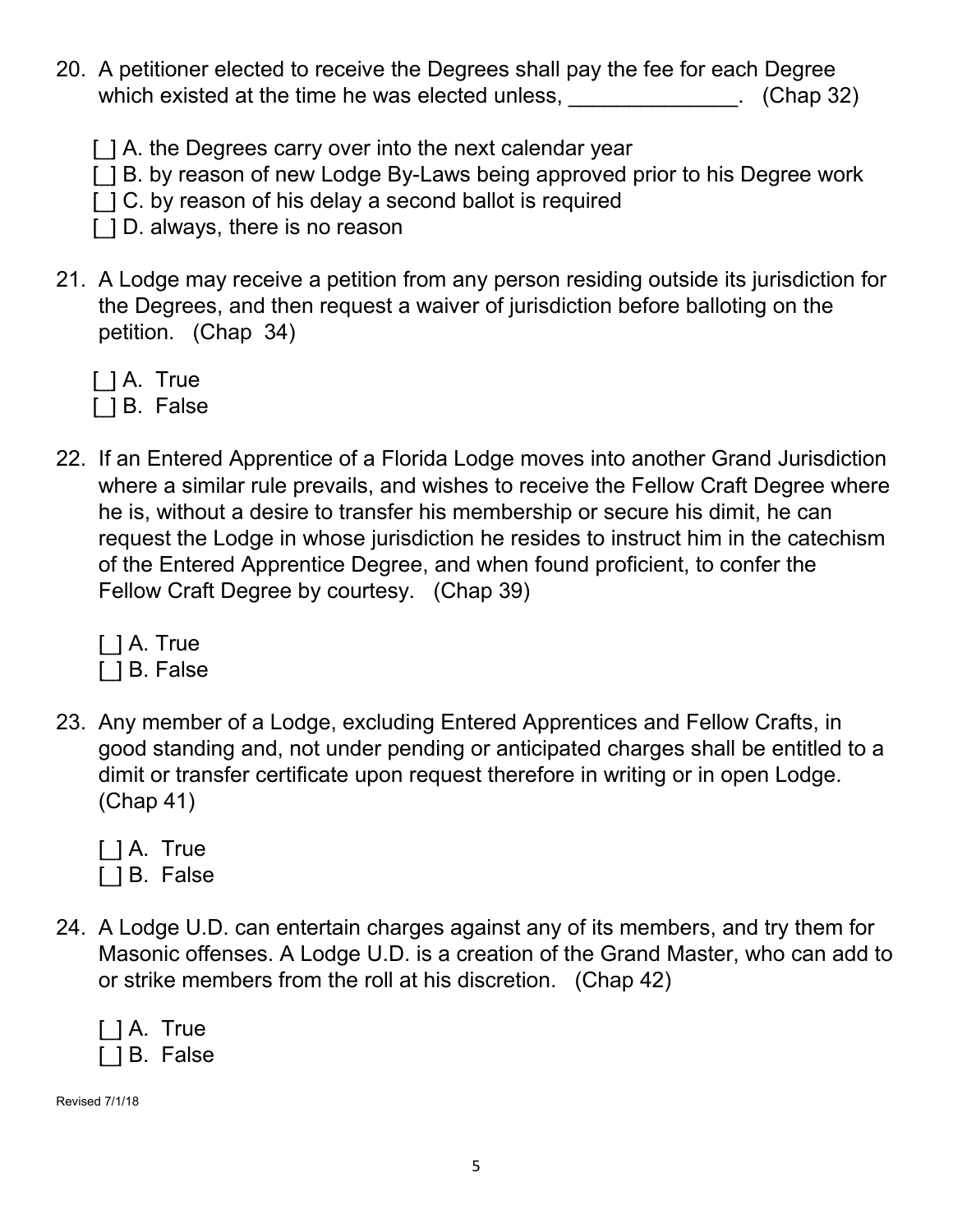- 25. Grand Lodge possess an inherent power to make new Regulations, or to alter existing one, for the benefit of the Fraternity. (Chap 1)
	- [] A. true
	- [] B. False
- 26. Regarding the legislative, judicial and appellate powers of the Grand Lodge, which of the following is INCORRECT? (Chap 4)
	- [] A. It has judicial power to interpret its own laws.
	- [ $|$ ] B. It has appellate power over all cases involving Masonic rights and benefits.
	- [ $|C|$ . It alone may try a current Grand Master.
	- [ $|$ ] D. It has original jurisdiction over all subjects of legislation.
- 27. Vacancies in the offices of Grand Master, Deputy Grand Master, Senior and Junior Wardens are to be replaced by: (Chap 5)
	- [ $|$ ] A. Special elections called by the District Deputy Grand Master
	- [ $|$ ] B. Appointment of successors to all such vacancies by the Corporate Board
	- [ $|C|$ . Elections to fill such vacancies among the living Past Grand Masters.
	- [ $|$ ] D. Special appointments authorized by the Grand Deacon.
- 28. The Grand Master can grant Dispensations to a Particular Lodge to\_\_\_\_\_\_\_. (Chap 6)
	- [ $\parallel$ ] A. receive and ballot on a petition short of the Constitutional time.
	- [ $|$ ] B. allow a Lodge to accept a petition from a rejected candidate.
	- [] C. reopen a dark ballot.
	- [ $|$ ] D. confer more than one Degree on the same candidate at the Communication.
	- [] E. all of the above.
- 29. The Junior Grand Warden cannot succeed to all the powers, rights and prerogatives of the Grand Master if all the Elected Officers above him are not able to perform the duties of their offices. (Chap 7)
	- [] A. True

[] B. False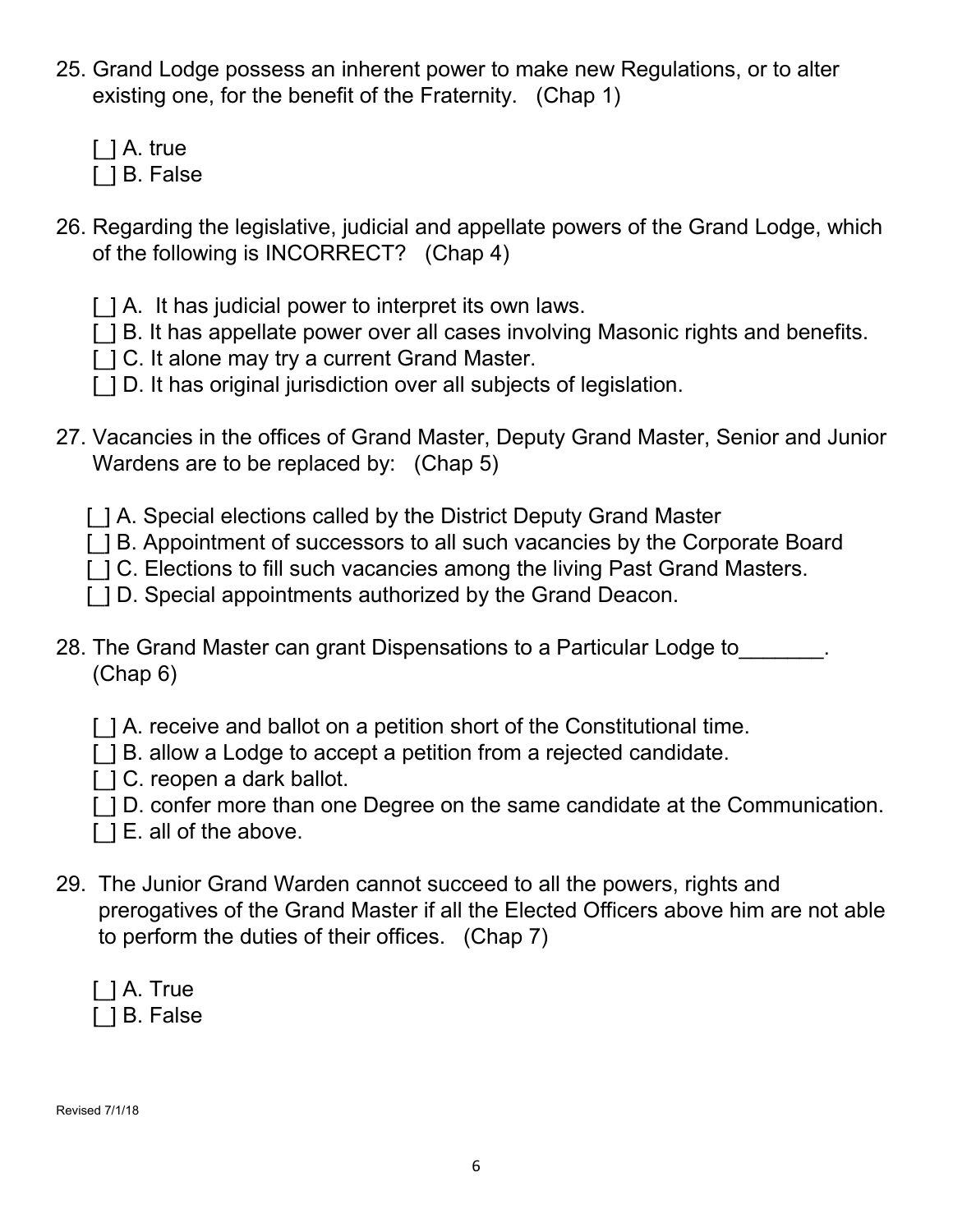|  | 30. The fee for a criminal background investigation |  |  |  |  | (Chap 32) |
|--|-----------------------------------------------------|--|--|--|--|-----------|
|--|-----------------------------------------------------|--|--|--|--|-----------|

- [] A. shall be returned to the candidate if rejected
- [ $|$ ] B. must accompany the petition or be paid electronically to any processing company selected and approved by the Grand Lodge.
- [ $|C \rangle$ . shall be retained by the Lodge, the Grand Lodge, or any processing company selected and approved by the Grand Lodge
- [ $|$ ] D. All of the above
- 31. An assistant Treasurer can be elected in larger Lodges if needed. (Chap 19)
	- [] A. True
	- [ ] B. False
- 32. The Investigating Committee is the judge of eligibility of a petitioner for the Degrees and of an applicant for affiliation, and the Secretary of the Lodge shall accept for presentation to the Lodge, each, every and all properly completed petitions for the Degrees, and each and all properly completed applications for affiliation without regard to the Secretary's opinion as to eligibility of the petitioner or applicant. (Chap 33)
	- [] A. True
	- [ ] B. False
- 33. The Corporate Board has authorization to: (Chap 14)
	- [ $\,$ ] A. Review the records of all officers and Committees that handle Grand Lodge money.
	- [ $|$ ] B. Establish temporary sub-accounts when necessary during the recess of the Grand Lodge.
	- [ $|C|$ . Invest and reinvest monies in Current Revenues Account.
	- [ $|$ ] D. All of the above.
- 34. Any Brother can confer a Degree and give the lecture in the presence of the Master. (Chap 20)
	- [ ] A. True

[ ] B. False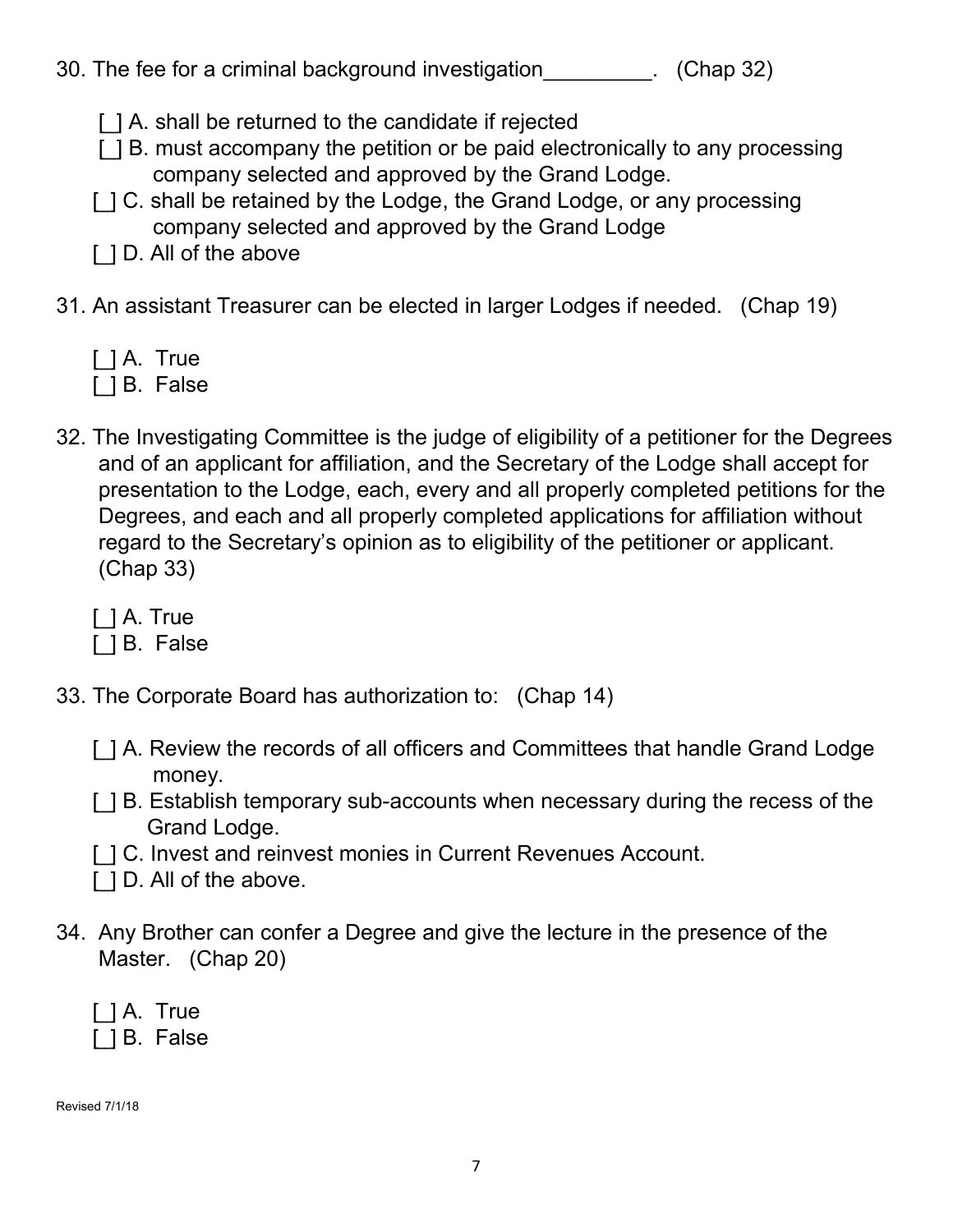- 35. If a petition for reinstatement for NPD is rejected by the Lodge, all monies must be returned to the petitioner. (Chap 27)
	- [ ] A. True
	- [ ] B. False
- 36. Waiver of jurisdiction is the relinquishment by the Lodge of the jurisdiction possessed by it over a subject, transferring the same to some other Lodge for the purpose specified. (Chap 34)

|  | I I A. True |
|--|-------------|
|  | B. False    |

- 37. A petition for affiliation from a person claiming to have been made a Mason by a Lodge under a Charter from a Grand Body not recognized by this Grand Lodge, cannot be entertained in this Grand Jurisdiction. (Chap 41)
	- [] A. True [] B. False
- 38. Requests for courtesy work to and from another Grand Jurisdictions should be made through the office of the Grand Master. (Chap 39)
	- [ ] A. True

[  $1B.$  False

- 39. An applicant for admission to the Masonic Home under the Life Care Plan knows of an inheritance that he/she will receive in the future. This does not have to be shown on the application, since the application is only interested in the current period. (Chap 48)
	- [] A. True
	- [ ] B. False
- 40. The amount of emergency relief from the 'Emergency Relief Fund" shall be recommended by the Grand Lodge and the Lodge has no financial responsibility. (Chap 48)

[] A. True [\_] B. False Revised 7/1/18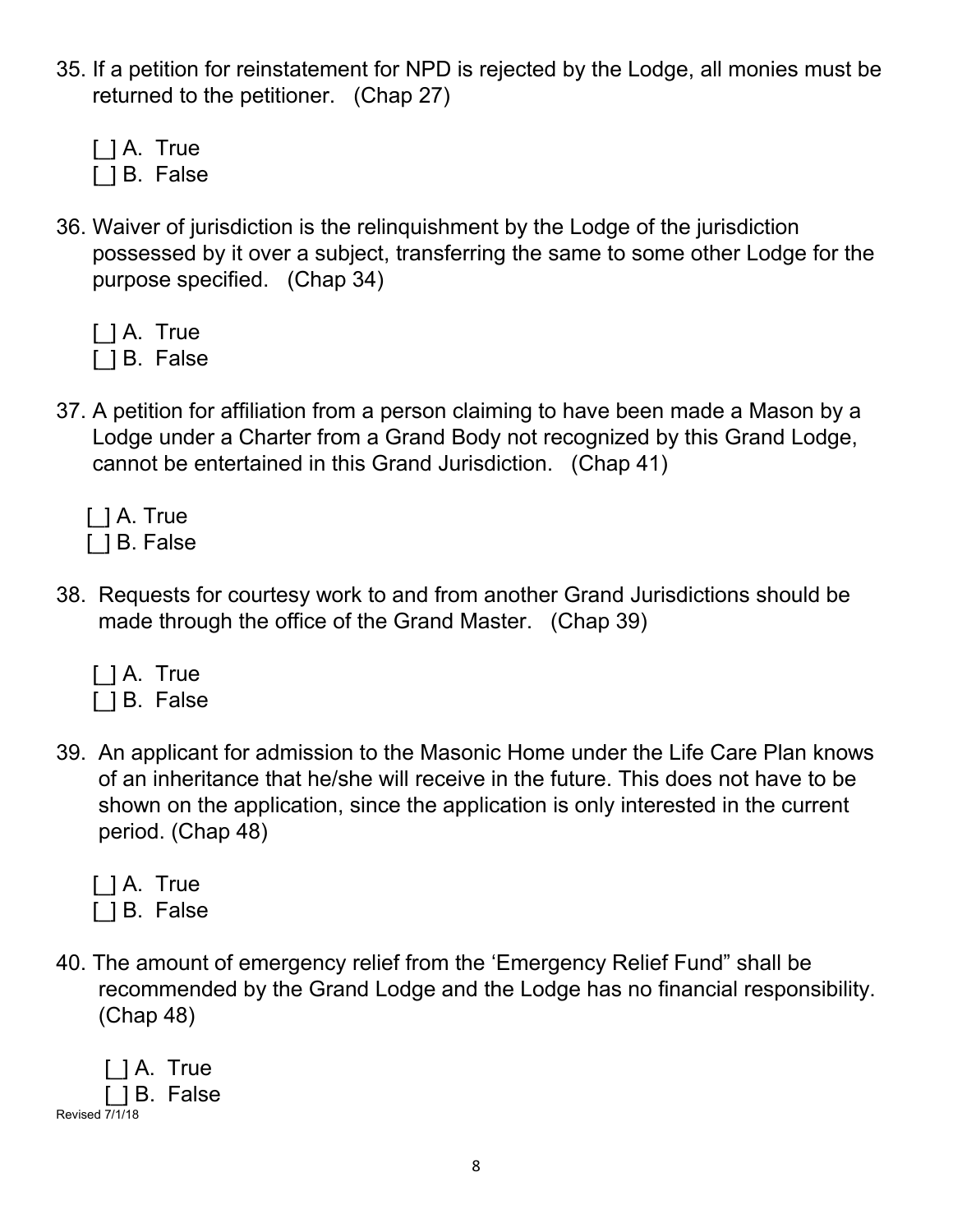41. In addition to providing rules for the administration of the Masonic Home, the Rules and Regulations that govern the Masonic Home also establish directions for the management of the Hal W. Adams Hospital Service Fund and Emergency and Non-resident Relief Funds. (Chap 48)

[ ] A. True

- [] B. False
- 42. If a District Deputy discovers a Masonic error or evil he must immediately report the same in a detailed report to the Grand Master. (Chap 10)

[] A. True

- [ ] B. False
- 43. Ancient Lodge Charters of historical value may be surrendered to the Grand Lodge Secretary for safe keeping and a duplicate issued with the approval of the Grand Master. (Chap 9)

[ ] A. True [ ] B. False

- 44. If a Lodge goes extinct it is the duty of the District Deputy of that District where the Lodge was located to sell the furniture of such Lodge. (Chap 10)
	- [ ] A. True

[ ] B. False

45. A file folder shall be established and information in the penal record will be transferred to that file folder. (Chap 9)

|  | $\lceil$ $\rceil$ A. True |
|--|---------------------------|
|  | [ ] B. False              |

46. Members of particular Lodges in Florida, are totally prohibited from affiliating with out-of-state Masonic organizations, even while residing outside of Florida. (Chap 4)

|  | $ $ $ $ A. True |
|--|-----------------|
|  | [ ] B. False    |